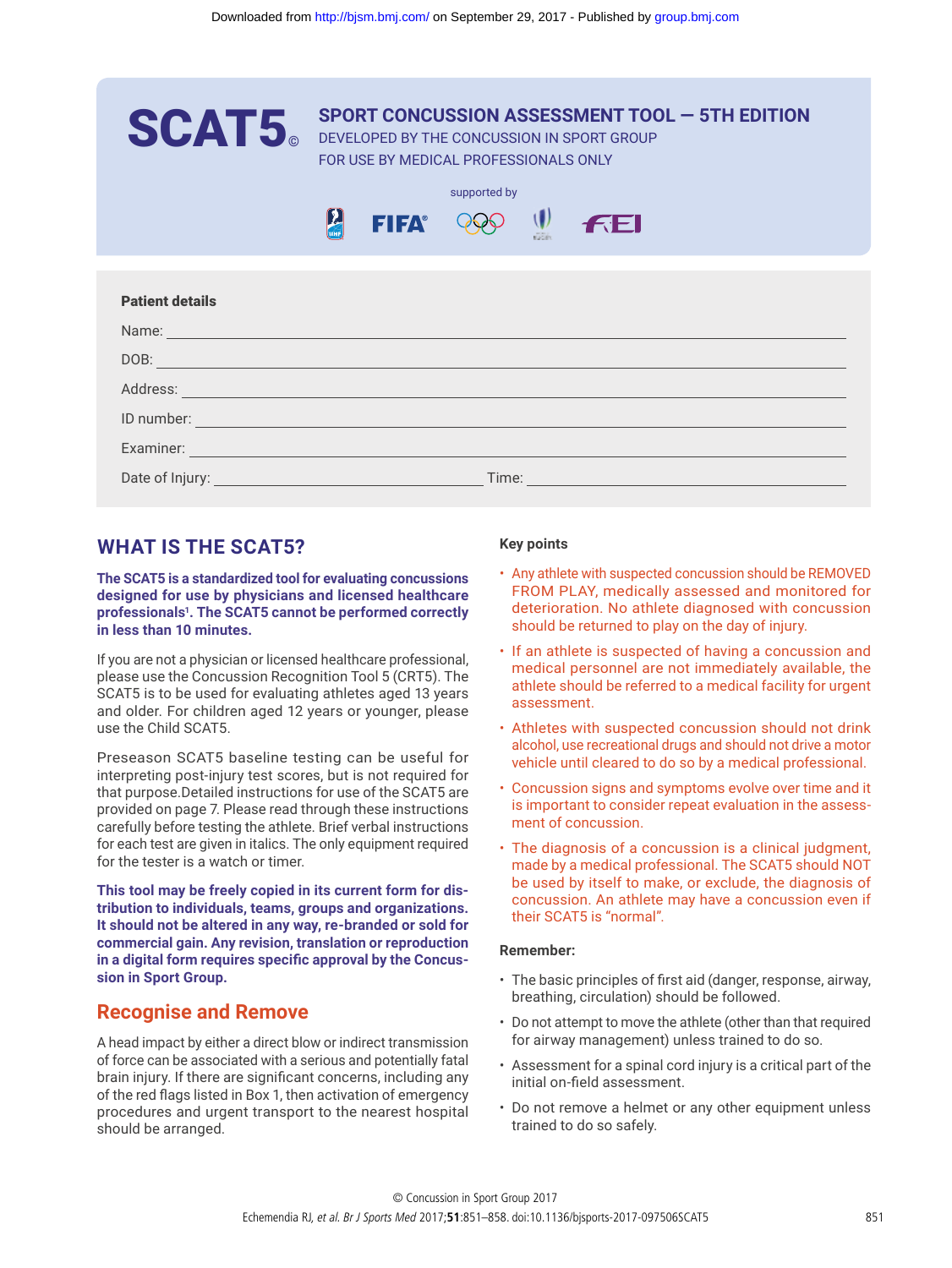### **1**

### **IMMEDIATE OR ON-FIELD ASSESSMENT**

The following elements should be assessed for all athletes who are suspected of having a concussion prior to proceeding to the neurocognitive assessment and ideally should be done on-field after the first first aid / emergency care priorities are completed.

If any of the "Red Flags" or observable signs are noted after a direct or indirect blow to the head, the athlete should be immediately and safely removed from participation and evaluated by a physician or licensed healthcare professional.

Consideration of transportation to a medical facility should be at the discretion of the physician or licensed healthcare professional.

The GCS is important as a standard measure for all patients and can be done serially if necessary in the event of deterioration in conscious state. The Maddocks questions and cervical spine exam are critical steps of the immediate assessment; however, these do not need to be done serially.

### **STEP 1: RED FLAGS**

#### **RED FLAGS:**

- **• Neck pain or tenderness**
- **• Double vision**
- **• Weakness or tingling/ burning in arms or legs**
- **• Severe or increasing headache**
- **• Loss of consciousness • Deteriorating**

**• Seizure or convulsion** 

- **conscious state**
	- **• Vomiting**
	- **• Increasingly restless, agitated or combative**

### **STEP 2: OBSERVABLE SIGNS**

| Observed on Video □<br>Witnessed $\square$                                                  |   |    |
|---------------------------------------------------------------------------------------------|---|----|
| Lying motionless on the playing surface                                                     | Y | N  |
| Balance / gait difficulties / motor incoordination: stumbling, slow /<br>laboured movements | Y | N. |
| Disorientation or confusion, or an inability to respond appropriately<br>to questions       | Y | N. |
| Blank or vacant look                                                                        | Y | N  |
| Facial injury after head trauma                                                             | Y | N  |

### **STEP 3: MEMORY ASSESSMENT MADDOCKS QUESTIONS2**

*"I am going to ask you a few questions, please listen carefully and give your best effort. First, tell me what happened?"*

#### **Mark Y for correct answer / N for incorrect**

| What venue are we at today?              | Y | N |
|------------------------------------------|---|---|
| Which half is it now?                    | Y | N |
| Who scored last in this match?           | Y | N |
| What team did you play last week / game? | γ | N |
| Did your team win the last game?         | ٧ | N |

**Note: Appropriate sport-specific questions may be substituted.**

| Name:<br><u> 1989 - Johann Barnett, film fan it fjort fan de ferstjer fan it fjort fan de ferstjer fan de ferstjer fan de</u> |
|-------------------------------------------------------------------------------------------------------------------------------|
| DOB:                                                                                                                          |
| Address:<br><u> 1989 - Johann Stein, mars an t-Amerikaansk kommunister (</u>                                                  |
|                                                                                                                               |
| Examiner:                                                                                                                     |
| Date:                                                                                                                         |

### **STEP 4: EXAMINATION GLASGOW COMA SCALE (GCS)3**

| <b>Time of assessment</b>       |                |                |                |
|---------------------------------|----------------|----------------|----------------|
| <b>Date of assessment</b>       |                |                |                |
| Best eye response (E)           |                |                |                |
| No eye opening                  | $\overline{1}$ | $\overline{1}$ | $\overline{1}$ |
| Eye opening in response to pain | $\overline{2}$ | $\overline{2}$ | $\overline{2}$ |
| Eye opening to speech           | 3              | 3              | 3              |
| Eyes opening spontaneously      | $\overline{4}$ | $\overline{4}$ | $\overline{4}$ |
| Best verbal response (V)        |                |                |                |
| No verbal response              | $\mathbf{1}$   | $\mathbf{1}$   | $\mathbf{1}$   |
| Incomprehensible sounds         | $\mathfrak{D}$ | $\overline{2}$ | $\mathfrak{p}$ |
| Inappropriate words             | 3              | 3              | 3              |
| Confused                        | $\overline{4}$ | $\overline{4}$ | $\overline{4}$ |
| Oriented                        | 5              | 5              | 5              |
| <b>Best motor response (M)</b>  |                |                |                |
| No motor response               | $\overline{1}$ | $\overline{1}$ | $\mathbf{1}$   |
| Extension to pain               | $\mathfrak{p}$ | $\overline{2}$ | $\mathfrak{p}$ |
| Abnormal flexion to pain        | $\overline{3}$ | $\overline{3}$ | $\overline{3}$ |
| Flexion / Withdrawal to pain    | $\overline{4}$ | $\overline{4}$ | $\overline{4}$ |
| Localizes to pain               | 5              | 5              | 5              |
| Obeys commands                  | 6              | 6              | 6              |
| Glasgow Coma score (E + V + M)  |                |                |                |

### **CERVICAL SPINE ASSESSMENT**

| Does the athlete report that their neck is pain free at rest?                                         |   | N |
|-------------------------------------------------------------------------------------------------------|---|---|
| If there is NO neck pain at rest, does the athlete have a full<br>range of ACTIVE pain free movement? | V | N |
| Is the limb strength and sensation normal?                                                            |   | N |

In a patient who is not lucid or fully conscious, a cervical spine injury should be assumed until proven otherwise.

Echemendia RJ, et al. Br J Sports Med 2017;51:851-858. doi:10.1136/bjsports-2017-097506SCAT5 © Concussion in Sport Group 2017 © Concussion in Sport Group 2017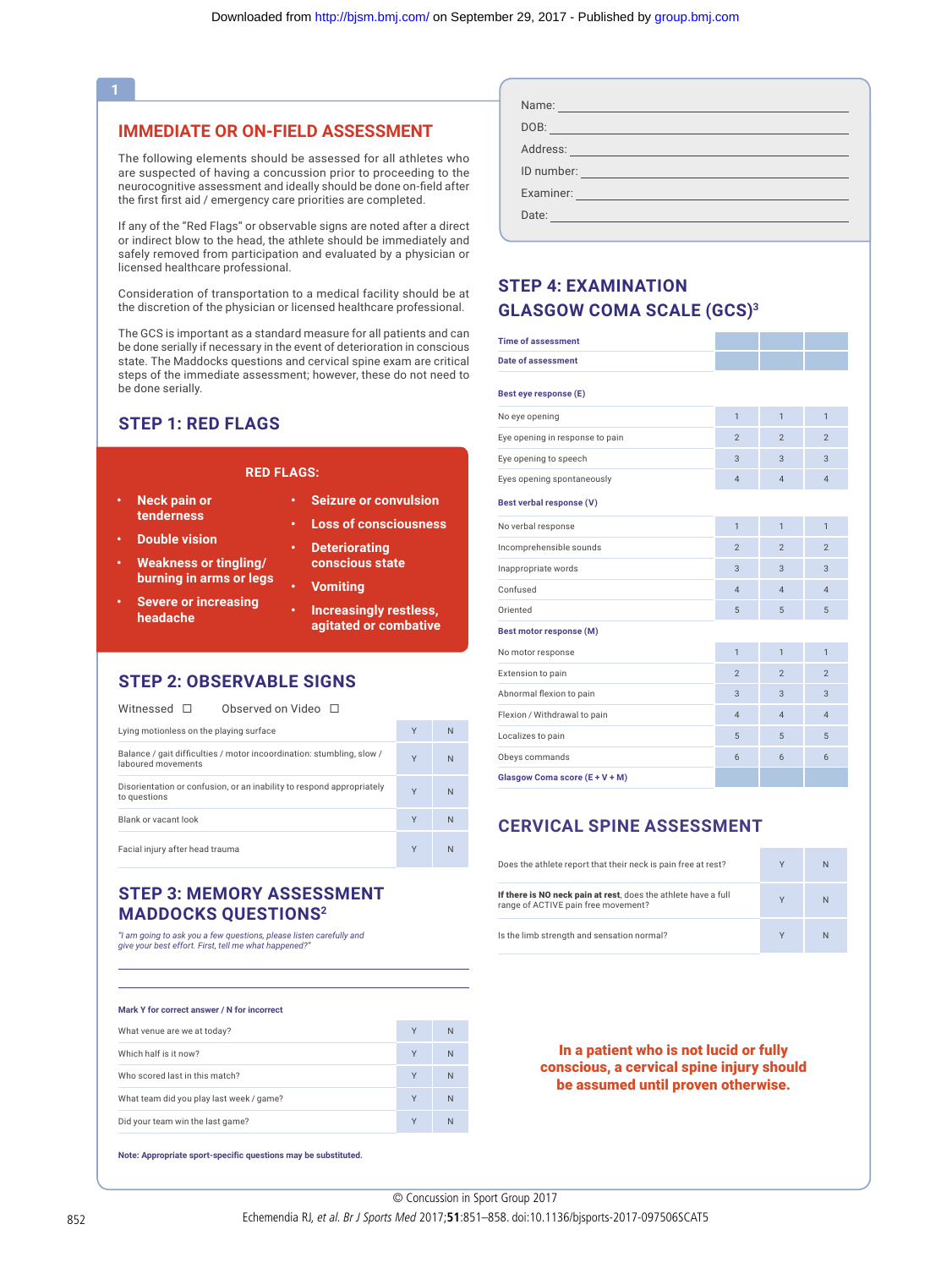### **OFFICE OR OFF-FIELD ASSESSMENT**

Please note that the neurocognitive assessment should be done in a distraction-free environment with the athlete in a resting state.

### **STEP 1: ATHLETE BACKGROUND**

Sport / team / school:

Date / time of injury:

Years of education completed: \_\_

Age:

Gender: M / F / Other

Dominant hand: left / neither / right

How many diagnosed concussions has the

athlete had in the past?:

When was the most recent concussion?: \_\_

How long was the recovery (time to being cleared to play)

from the most recent concussion?: \_\_\_\_\_\_\_\_\_\_\_\_\_\_\_\_\_\_\_\_\_\_\_\_\_\_\_\_\_\_\_\_\_\_\_(days)

#### **Has the athlete ever been:**

| Hospitalized for a head injury?                                      | Yes | <b>No</b> |
|----------------------------------------------------------------------|-----|-----------|
| Diagnosed / treated for headache disorder or migraines?              | Yes | <b>No</b> |
| Diagnosed with a learning disability / dyslexia?                     | Yes | <b>No</b> |
| Diagnosed with ADD / ADHD?                                           | Yes | <b>No</b> |
| Diagnosed with depression, anxiety<br>or other psychiatric disorder? | Yes | <b>No</b> |

Current medications? If yes, please list:

| Name:<br><u> 1989 - Johann Barnett, mars fyrst og det forskellige og det forskellige og det forskellige og det forskellige</u>     |
|------------------------------------------------------------------------------------------------------------------------------------|
| DOB:<br>the control of the control of the control of the control of the control of the control of                                  |
|                                                                                                                                    |
| ID number:<br><u> 1989 - Johann Barn, mars eta bainar eta idazlea (h. 1989).</u>                                                   |
| Examiner:<br><u> 1999 - Johann Barnett, mars et al. 1999 - Paris et al. 1999 - Paris et al. 1999 - Paris et al. 1999 - Paris e</u> |
| Date:                                                                                                                              |

### **STEP 2: SYMPTOM EVALUATION**

#### **Please hand the form to the athlete**

| tive assessment should be done in a       |     |           | Name: Name: Name: Name: Name: Name: Name: Name: Name: Name: Name: Name: Name: Name: Name: Name: Name: Name: Name: Name: Name: Name: Name: Name: Name: Name: Name: Name: Name: Name: Name: Name: Name: Name: Name: Name: Name:                                        |                      |                              |                                  |            |                                  |                |        |
|-------------------------------------------|-----|-----------|----------------------------------------------------------------------------------------------------------------------------------------------------------------------------------------------------------------------------------------------------------------------|----------------------|------------------------------|----------------------------------|------------|----------------------------------|----------------|--------|
| h the athlete in a resting state.         |     |           |                                                                                                                                                                                                                                                                      |                      |                              |                                  |            |                                  |                |        |
| <b>CKGROUND</b>                           |     |           | Address: Address: Address: Address: Address: Address: Address: Address: Address: Address: Address: A                                                                                                                                                                 |                      |                              |                                  |            |                                  |                |        |
|                                           |     |           | ID number: <u>contract the contract of the contract of the contract of the contract of the contract of the contract of the contract of the contract of the contract of the contract of the contract of the contract of the contr</u>                                 |                      |                              |                                  |            |                                  |                |        |
|                                           |     |           | Examiner: <b>Examiner</b> and the second contract of the second contract of the second contract of the second contract of the second contract of the second contract of the second contract of the second contract of the second co                                  |                      |                              |                                  |            |                                  |                |        |
|                                           |     |           |                                                                                                                                                                                                                                                                      |                      |                              |                                  |            |                                  |                |        |
|                                           |     |           |                                                                                                                                                                                                                                                                      |                      |                              |                                  |            |                                  |                |        |
|                                           |     |           | $\overline{2}$                                                                                                                                                                                                                                                       |                      |                              |                                  |            |                                  |                |        |
|                                           |     |           |                                                                                                                                                                                                                                                                      |                      |                              |                                  |            |                                  |                |        |
|                                           |     |           | <b>STEP 2: SYMPTOM EVALUATION</b>                                                                                                                                                                                                                                    |                      |                              |                                  |            |                                  |                |        |
|                                           |     |           | The athlete should be given the symptom form and asked to read this instruction                                                                                                                                                                                      |                      |                              |                                  |            |                                  |                |        |
| s has the                                 |     |           | paragraph out loud then complete the symptom scale. For the baseline assessment,<br>the athlete should rate his/her symptoms based on how he/she typically feels and for<br>the post injury assessment the athlete should rate their symptoms at this point in time. |                      |                              |                                  |            |                                  |                |        |
| ssion?: _________________________________ |     |           | Please Check: $\Box$ Baseline $\Box$ Post-Injury                                                                                                                                                                                                                     |                      |                              |                                  |            |                                  |                |        |
|                                           |     |           |                                                                                                                                                                                                                                                                      |                      |                              |                                  |            |                                  |                |        |
| to being cleared to play)                 |     |           | Please hand the form to the athlete                                                                                                                                                                                                                                  |                      |                              |                                  |            |                                  |                |        |
| $\mathbb{R}^2$ : $\qquad \qquad$ (days)   |     |           |                                                                                                                                                                                                                                                                      | none                 |                              | mild                             |            | moderate                         |                | severe |
|                                           |     |           | Headache                                                                                                                                                                                                                                                             | $\mathbf 0$          | $\mathbf{1}$                 | $\overline{2}$                   | 3          | 4                                | 5              | 6      |
|                                           |     |           | "Pressure in head"                                                                                                                                                                                                                                                   | $\mathbf 0$          | $\mathbf{1}$                 | $\overline{2}$                   | $\sqrt{3}$ | 4                                | 5              | 6      |
|                                           | Yes | No        | Neck Pain                                                                                                                                                                                                                                                            | $\mathbf 0$          | $\mathbf{1}$                 | $\overline{2}$                   | 3          | $\overline{4}$                   | $\overline{5}$ | 6      |
|                                           |     |           | Nausea or vomiting                                                                                                                                                                                                                                                   | $\bf 0$              | $\mathbf{1}$                 | $\overline{2}$                   | 3          | 4                                | 5              | 6      |
| rder or migraines?                        | Yes | No        | <b>Dizziness</b>                                                                                                                                                                                                                                                     | $\bf 0$              | $\mathbf{1}$                 | $\overline{2}$                   | 3          | 4                                | 5              | 6      |
|                                           |     |           | <b>Blurred vision</b>                                                                                                                                                                                                                                                | $\mathbf 0$          | $\mathbf{1}$                 | $\overline{2}$                   | 3          | 4                                | 5              | 6      |
| dyslexia?                                 | Yes | No        | Balance problems                                                                                                                                                                                                                                                     | $\mathbf 0$          | $\mathbf{1}$                 | $\overline{2}$                   | 3          | 4                                | 5              | 6      |
|                                           |     |           | Sensitivity to light                                                                                                                                                                                                                                                 | $\mathbf 0$          | $\mathbf{1}$                 | $\overline{2}$                   | 3          | 4                                | 5              | 6      |
|                                           | Yes | No        | Sensitivity to noise                                                                                                                                                                                                                                                 | $\bf{0}$             | $\mathbf{1}$                 | $\overline{2}$                   | 3          | $\overline{4}$                   | 5              | 6      |
|                                           | Yes | <b>No</b> | Feeling slowed down                                                                                                                                                                                                                                                  | $\bf 0$              | $\mathbf{1}$                 | $\overline{2}$                   | $\sqrt{3}$ | $\overline{4}$                   | $\overline{5}$ | 6      |
|                                           |     |           | Feeling like "in a fog"                                                                                                                                                                                                                                              | $\bf 0$              | $\mathbf{1}$                 | $\overline{2}$                   | $\sqrt{3}$ | $\overline{4}$                   | $\overline{5}$ | 6      |
|                                           |     |           | "Don't feel right"                                                                                                                                                                                                                                                   | $\bf{0}$             | $\mathbf{1}$                 | $\overline{2}$                   | 3          | $\overline{4}$                   | 5              | 6      |
|                                           |     |           | Difficulty concentrating<br>Difficulty remembering                                                                                                                                                                                                                   | $\bf{0}$<br>$\bf{0}$ | $\mathbf{1}$<br>$\mathbf{1}$ | $\overline{2}$<br>$\overline{2}$ | 3<br>3     | $\overline{4}$<br>$\overline{4}$ | 5<br>5         | 6<br>6 |
|                                           |     |           | Fatigue or low energy                                                                                                                                                                                                                                                | $\bf{0}$             | $\mathbf{1}$                 | $\overline{2}$                   | 3          | $\overline{4}$                   | $\overline{5}$ | 6      |
|                                           |     |           | Confusion                                                                                                                                                                                                                                                            | $\bf 0$              | $\mathbf{1}$                 | $\overline{2}$                   | $\sqrt{3}$ | $\overline{4}$                   | $\overline{5}$ | 6      |
|                                           |     |           | Drowsiness                                                                                                                                                                                                                                                           | $\bf 0$              | $\mathbf{1}$                 | $\overline{2}$                   | $\sqrt{3}$ | $\overline{4}$                   | $\overline{5}$ | 6      |
|                                           |     |           | More emotional                                                                                                                                                                                                                                                       | $\bf 0$              | $\mathbf{1}$                 | $\overline{2}$                   | $\sqrt{3}$ | $\overline{4}$                   | $\overline{5}$ | 6      |
|                                           |     |           | Irritability                                                                                                                                                                                                                                                         | $\bf 0$              | $\mathbf{1}$                 | $\overline{2}$                   | 3          | 4                                | 5              | 6      |
|                                           |     |           | Sadness                                                                                                                                                                                                                                                              | $\bf 0$              | 1                            | $\overline{2}$                   | 3          | $\overline{4}$                   | 5              | 6      |
|                                           |     |           | Nervous or Anxious                                                                                                                                                                                                                                                   | $\mathbf 0$          | $\mathbf{1}$                 | $\overline{2}$                   | 3          | $\overline{4}$                   | 5              | 6      |
|                                           |     |           | Trouble falling asleep<br>(if applicable)                                                                                                                                                                                                                            | $\pmb{0}$            | 1                            | $\overline{2}$                   | 3          | $\overline{4}$                   | 5              | 6      |
|                                           |     |           | Total number of symptoms:                                                                                                                                                                                                                                            |                      |                              |                                  |            |                                  |                | of 22  |
|                                           |     |           | Symptom severity score:                                                                                                                                                                                                                                              |                      |                              |                                  |            |                                  |                | of 132 |
|                                           |     |           |                                                                                                                                                                                                                                                                      |                      |                              |                                  |            |                                  | Υ<br>N         |        |
|                                           |     |           | Do your symptoms get worse with physical activity?                                                                                                                                                                                                                   |                      |                              |                                  |            |                                  |                |        |
|                                           |     |           | Do your symptoms get worse with mental activity?                                                                                                                                                                                                                     |                      |                              |                                  |            |                                  | Y<br>N         |        |
|                                           |     |           | If 100% is feeling perfectly normal, what<br>percent of normal do you feel?                                                                                                                                                                                          |                      |                              |                                  |            |                                  |                |        |
|                                           |     |           | If not 100%, why?                                                                                                                                                                                                                                                    |                      |                              |                                  |            |                                  |                |        |
|                                           |     |           |                                                                                                                                                                                                                                                                      |                      |                              |                                  |            |                                  |                |        |
|                                           |     |           |                                                                                                                                                                                                                                                                      |                      |                              |                                  |            |                                  |                |        |
|                                           |     |           | <b>Please hand form back to examiner</b>                                                                                                                                                                                                                             |                      |                              |                                  |            |                                  |                |        |
|                                           |     |           |                                                                                                                                                                                                                                                                      |                      |                              |                                  |            |                                  |                |        |
|                                           |     |           |                                                                                                                                                                                                                                                                      |                      |                              |                                  |            |                                  |                |        |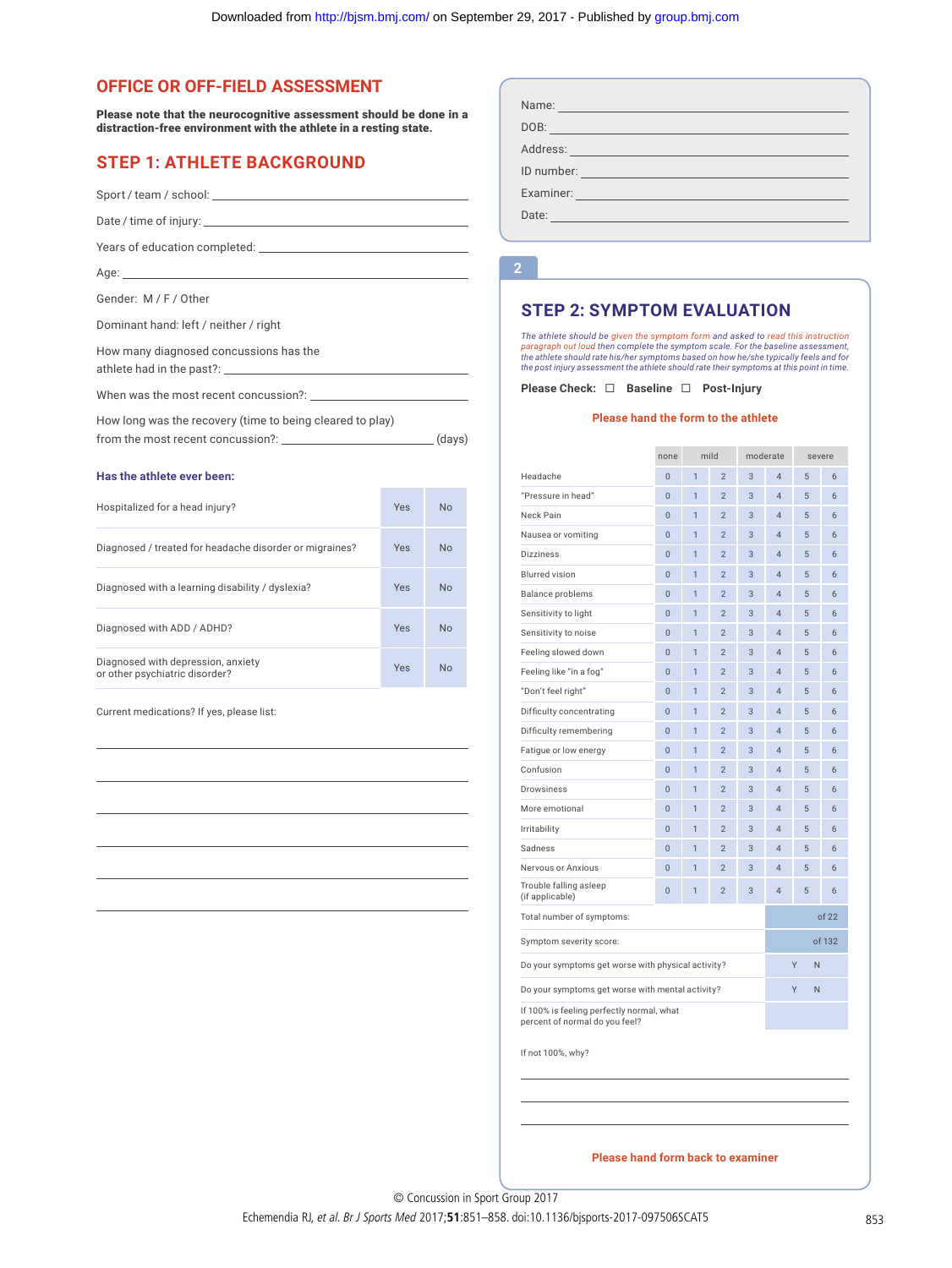**STEP 3: COGNITIVE SCREENING**

**Standardised Assessment of Concussion (SAC)4**

### **ORIENTATION**

| What month is it?                          | $\Omega$ | $\overline{1}$ |
|--------------------------------------------|----------|----------------|
| What is the date today?                    | $\Omega$ | 1              |
| What is the day of the week?               | $\Omega$ |                |
| What year is it?                           | $\Omega$ |                |
| What time is it right now? (within 1 hour) | $\Omega$ |                |
| <b>Orientation score</b>                   |          | of 5           |

### **IMMEDIATE MEMORY**

The Immediate Memory component can be completed using the traditional 5-word per trial list or optionally using 10-words per trial to minimise any ceiling effect. All 3 trials must be administered irrespective of the number correct on the first trial. Administer at the rate of one word per second.

#### Please choose EITHER the 5 or 10 word list groups and circle the specific word list chosen for this test.

*I am going to test your memory. I will read you a list of words and when I am done, repeat back as many words as you can remember, in any order. For Trials 2 & 3: I am going to repeat the same list again. Repeat back as many words as you can remember in any order, even if you said the word before.*

| List |        |                        | Score (of 5) |                                    |               |  |       |
|------|--------|------------------------|--------------|------------------------------------|---------------|--|-------|
|      |        | Alternate 5 word lists |              | Trial 1 Trial 2 Trial 3            |               |  |       |
| Α    | Finger | Penny                  | Blanket      | Lemon                              | Insect        |  |       |
| B    | Candle | Paper                  | Sugar        | Sandwich                           | Wagon         |  |       |
| C    | Baby   | Monkey                 | Perfume      | Sunset                             | Iron          |  |       |
| D    | Elbow  | Apple                  | Carpet       | Saddle                             | <b>Bubble</b> |  |       |
| E    | Jacket | Arrow                  | Pepper       | Cotton                             | Movie         |  |       |
| F    | Dollar | Honey                  | Mirror       | Saddle                             | Anchor        |  |       |
|      |        |                        |              | <b>Immediate Memory Score</b>      |               |  | of 15 |
|      |        |                        |              | Time that last trial was completed |               |  |       |

| List |        | Alternate 10 word lists |         | Score (of 10)                      |               |                         |       |
|------|--------|-------------------------|---------|------------------------------------|---------------|-------------------------|-------|
|      |        |                         |         |                                    |               | Trial 1 Trial 2 Trial 3 |       |
| G    | Finger | Penny                   | Blanket | Lemon                              | Insect        |                         |       |
|      | Candle | Paper                   | Sugar   | Sandwich                           | Wagon         |                         |       |
| Н    | Baby   | Monkey                  | Perfume | Sunset                             | Iron          |                         |       |
|      | Elbow  | Apple                   | Carpet  | Saddle                             | <b>Bubble</b> |                         |       |
| I    | Jacket | Arrow                   | Pepper  | Cotton                             | Movie         |                         |       |
|      | Dollar | Honey                   | Mirror  | Saddle                             | Anchor        |                         |       |
|      |        |                         |         | <b>Immediate Memory Score</b>      |               |                         | of 30 |
|      |        |                         |         | Time that last trial was completed |               |                         |       |

| Name:      |                                                  |  |  |
|------------|--------------------------------------------------|--|--|
| DOB:       |                                                  |  |  |
|            |                                                  |  |  |
| ID number: |                                                  |  |  |
| Examiner:  |                                                  |  |  |
| Date:      | and the company of the company of the company of |  |  |

### **CONCENTRATION**

### **DIGITS BACKWARDS**

Please circle the Digit list chosen (A, B, C, D, E, F). Administer at the rate of one digit per second reading DOWN the selected column.

*I am going to read a string of numbers and when I am done, you repeat them back to me in reverse order of how I read them to you. For example, if I say 7-1-9, you would say 9-1-7.*

|                         | Concentration Number Lists (circle one) |                         |   |    |                |
|-------------------------|-----------------------------------------|-------------------------|---|----|----------------|
| List A                  | List B                                  | List <sub>C</sub>       |   |    |                |
| $4 - 9 - 3$             | $5 - 2 - 6$                             | $1 - 4 - 2$             | Y | N. | $\Omega$       |
| $6 - 2 - 9$             | $4 - 1 - 5$                             | $6 - 5 - 8$             | Y | N  | $\mathbf{1}$   |
| $3 - 8 - 1 - 4$         | $1 - 7 - 9 - 5$                         | $6 - 8 - 3 - 1$         | Y | N  | $\Omega$       |
| $3 - 2 - 7 - 9$         | $4 - 9 - 6 - 8$                         | $3 - 4 - 8 - 1$         | Y | N  | $\mathbf{1}$   |
| $6 - 2 - 9 - 7 - 1$     | $4 - 8 - 5 - 2 - 7$                     | $4 - 9 - 1 - 5 - 3$     | Y | N  | $\Omega$       |
| $1 - 5 - 2 - 8 - 6$     | $6 - 1 - 8 - 4 - 3$                     | $6 - 8 - 2 - 5 - 1$     | Y | N  | $\mathbf{1}$   |
| 7-1-8-4-6-2             | $8 - 3 - 1 - 9 - 6 - 4$                 | $3 - 7 - 6 - 5 - 1 - 9$ | Y | N  | $\Omega$       |
| $5 - 3 - 9 - 1 - 4 - 8$ | $7 - 2 - 4 - 8 - 5 - 6$                 | $9 - 2 - 6 - 5 - 1 - 4$ | Y | N  | $\mathbf{1}$   |
| List D                  | List E                                  | List F                  |   |    |                |
| $7 - 8 - 2$             | $3 - 8 - 2$                             | $2 - 7 - 1$             | Y | N  | $\Omega$       |
| $9 - 2 - 6$             | $5 - 1 - 8$                             | $4 - 7 - 9$             | Y | N  | $\mathbf{1}$   |
| $4 - 1 - 8 - 3$         | $2 - 7 - 9 - 3$                         | $1 - 6 - 8 - 3$         | Y | N  | $\Omega$       |
| $9 - 7 - 2 - 3$         | $2 - 1 - 6 - 9$                         | $3 - 9 - 2 - 4$         | Y | N  | $\mathbf{1}$   |
| $1 - 7 - 9 - 2 - 6$     | $4 - 1 - 8 - 6 - 9$                     | $2 - 4 - 7 - 5 - 8$     | Y | N  | $\Omega$       |
| $4 - 1 - 7 - 5 - 2$     | $9 - 4 - 1 - 7 - 5$                     | $8 - 3 - 9 - 6 - 4$     | Y | N  | $\mathbf{1}$   |
|                         | 2-6-4-8-1-7 6-9-7-3-8-2                 | $5 - 8 - 6 - 2 - 4 - 9$ | Y | N  | $\overline{0}$ |
| $8 - 4 - 1 - 9 - 3 - 5$ | 4-2-7-9-3-8                             | $3-1-7-8-2-6$           | Y | N  | $\mathbf{1}$   |
|                         |                                         | <b>Digits Score:</b>    |   |    | of 4           |

### **MONTHS IN REVERSE ORDER**

*Now tell me the months of the year in reverse order. Start with the last month and go backward. So you'll say December, November. Go ahead.*

| Dec - Nov - Oct - Sept - Aug - Jul - Jun - May - Apr - Mar - Feb - Jan | 0 <sub>1</sub> |
|------------------------------------------------------------------------|----------------|
| <b>Months Score</b>                                                    | of 1           |
| <b>Concentration Total Score (Digits + Months)</b>                     | of 5           |
|                                                                        |                |

© Concussion in Sport Group 2017 © Concussion in Sport Group 2017

854 Echemendia RJ, et al. Br J Sports Med 2017;51:851-858. doi:10.1136/bjsports-2017-097506SCAT5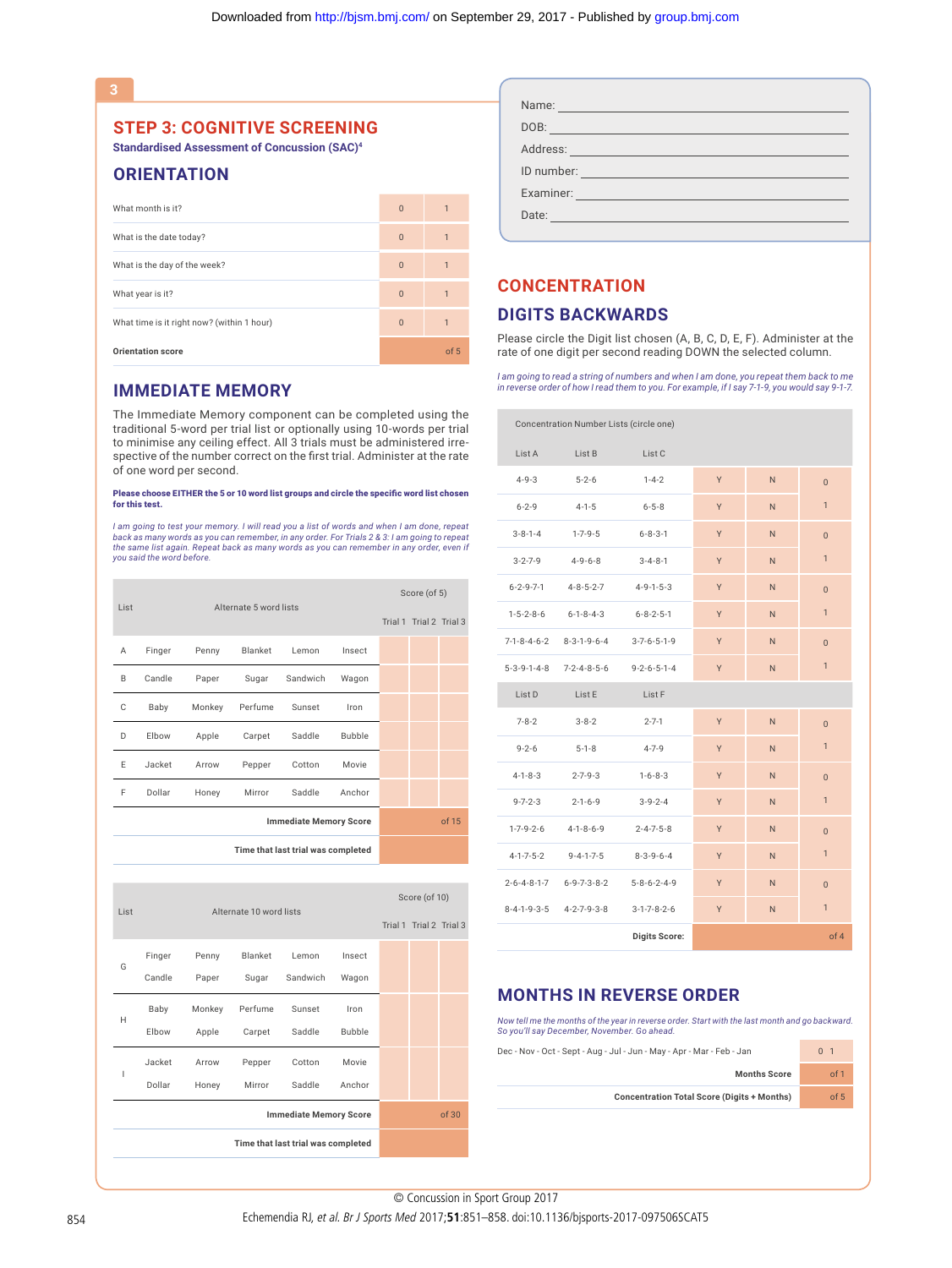#### **4**

### **STEP 4: NEUROLOGICAL SCREEN**

See the instruction sheet (page 7) for details of test administration and scoring of the tests.

| Can the patient read aloud (e.g. symptom check-<br>list) and follow instructions without difficulty?           | Υ | N |
|----------------------------------------------------------------------------------------------------------------|---|---|
| Does the patient have a full range of pain-<br>free PASSIVE cervical spine movement?                           | v | N |
| Without moving their head or neck, can the patient look<br>side-to-side and up-and-down without double vision? | v | N |
| Can the patient perform the finger nose<br>coordination test normally?                                         | v | N |
| Can the patient perform tandem gait normally?                                                                  | v | N |

### **BALANCE EXAMINATION**

#### **Modified Balance Error Scoring System (mBESS) testing5**

| Which foot was tested<br>(i.e. which is the non-dominant foot)                              | □ Left<br>$\Box$ Right |       |
|---------------------------------------------------------------------------------------------|------------------------|-------|
| Testing surface (hard floor, field, etc.)<br>Footwear (shoes, barefoot, braces, tape, etc.) |                        |       |
| Condition                                                                                   | Errors                 |       |
| <b>Double leg stance</b>                                                                    |                        | of 10 |
| Single leg stance (non-dominant foot)                                                       |                        | of 10 |
| Tandem stance (non-dominant foot at the back)                                               |                        | of 10 |
| <b>Total Errors</b>                                                                         |                        | of 30 |
|                                                                                             |                        |       |

# DOB: Address: ID number: Examiner: William School and Communication of the Communication of the Communication of the Communication of the Communication of the Communication of the Communication of the Communication of the Communication of the Comm Date:

### **STEP 5: DELAYED RECALL:**

|                                                                                          | <b>Time Started</b> |    |       |
|------------------------------------------------------------------------------------------|---------------------|----|-------|
| Please record each word correctly recalled. Total score equals number of words recalled. |                     |    |       |
|                                                                                          |                     |    |       |
|                                                                                          |                     |    |       |
| Total number of words recalled accurately:                                               | of 5                | or | of 10 |

#### **6**

### **STEP 6: DECISION**

|                                    | Date & time of assessment: |                    |                    |
|------------------------------------|----------------------------|--------------------|--------------------|
| Domain                             |                            |                    |                    |
| Symptom<br>number (of 22)          |                            |                    |                    |
| Symptom severity<br>score (of 132) |                            |                    |                    |
| Orientation (of 5)                 |                            |                    |                    |
| Immediate memory                   | of 15<br>of 30             | of 15<br>of 30     | of 15<br>of 30     |
| Concentration (of 5)               |                            |                    |                    |
| Neuro exam                         | Normal<br>Abnormal         | Normal<br>Abnormal | Normal<br>Abnormal |
| Balance errors (of 30)             |                            |                    |                    |
| <b>Delayed Recall</b>              | of 5<br>of 10              | of 5<br>of 10      | of 5<br>of 10      |

| <b>IICAL SCREEN</b><br>e 7) for details of<br>g of the tests.<br>m check-<br>iculty?<br>the patient look<br>louble vision?<br>rmally?<br>ATION<br>g System (mBESS) testing <sup>5</sup> | Y<br>Y<br>Y<br>Y<br>Y          | ${\sf N}$<br>$\mathsf{N}$ | DOB: Provided and the contract of the contract of the contract of the contract of the contract of the contract of the contract of the contract of the contract of the contract of the contract of the contract of the contract<br>Address: North Address: North Address: North Address: North Address: North Address: North Address: North Address: North Address: North Address: North Address: North Address: North Address: North Address: North Address: Nor<br>ID number: the contract of the contract of the contract of the contract of the contract of the contract of the<br>Examiner: All and the state of the state of the state of the state of the state of the state of the |
|-----------------------------------------------------------------------------------------------------------------------------------------------------------------------------------------|--------------------------------|---------------------------|-------------------------------------------------------------------------------------------------------------------------------------------------------------------------------------------------------------------------------------------------------------------------------------------------------------------------------------------------------------------------------------------------------------------------------------------------------------------------------------------------------------------------------------------------------------------------------------------------------------------------------------------------------------------------------------------|
|                                                                                                                                                                                         |                                |                           |                                                                                                                                                                                                                                                                                                                                                                                                                                                                                                                                                                                                                                                                                           |
|                                                                                                                                                                                         |                                |                           |                                                                                                                                                                                                                                                                                                                                                                                                                                                                                                                                                                                                                                                                                           |
|                                                                                                                                                                                         |                                |                           |                                                                                                                                                                                                                                                                                                                                                                                                                                                                                                                                                                                                                                                                                           |
|                                                                                                                                                                                         |                                |                           |                                                                                                                                                                                                                                                                                                                                                                                                                                                                                                                                                                                                                                                                                           |
|                                                                                                                                                                                         |                                |                           |                                                                                                                                                                                                                                                                                                                                                                                                                                                                                                                                                                                                                                                                                           |
|                                                                                                                                                                                         |                                | N                         |                                                                                                                                                                                                                                                                                                                                                                                                                                                                                                                                                                                                                                                                                           |
|                                                                                                                                                                                         |                                | N                         | 5                                                                                                                                                                                                                                                                                                                                                                                                                                                                                                                                                                                                                                                                                         |
|                                                                                                                                                                                         |                                | N                         |                                                                                                                                                                                                                                                                                                                                                                                                                                                                                                                                                                                                                                                                                           |
|                                                                                                                                                                                         |                                |                           | <b>STEP 5: DELAYED RECALL:</b>                                                                                                                                                                                                                                                                                                                                                                                                                                                                                                                                                                                                                                                            |
|                                                                                                                                                                                         |                                |                           | The delayed recall should be performed after 5 minutes have<br>elapsed since the end of the Immediate Recall section. Score 1<br>pt. for each correct response.                                                                                                                                                                                                                                                                                                                                                                                                                                                                                                                           |
|                                                                                                                                                                                         | $\square$ Left<br>$\Box$ Right |                           | Do you remember that list of words I read a few times earlier? Tell me as many words<br>from the list as you can remember in any order.                                                                                                                                                                                                                                                                                                                                                                                                                                                                                                                                                   |
| $eta$ , etc.)                                                                                                                                                                           |                                |                           | <b>Time Started</b>                                                                                                                                                                                                                                                                                                                                                                                                                                                                                                                                                                                                                                                                       |
|                                                                                                                                                                                         | Errors                         |                           | Please record each word correctly recalled. Total score equals number of words recalled.                                                                                                                                                                                                                                                                                                                                                                                                                                                                                                                                                                                                  |
|                                                                                                                                                                                         |                                | of 10                     |                                                                                                                                                                                                                                                                                                                                                                                                                                                                                                                                                                                                                                                                                           |
|                                                                                                                                                                                         |                                | of 10                     |                                                                                                                                                                                                                                                                                                                                                                                                                                                                                                                                                                                                                                                                                           |
| he back)                                                                                                                                                                                |                                | of 10                     |                                                                                                                                                                                                                                                                                                                                                                                                                                                                                                                                                                                                                                                                                           |
|                                                                                                                                                                                         |                                |                           | Total number of words recalled accurately:<br>of 5<br>of 10<br>or                                                                                                                                                                                                                                                                                                                                                                                                                                                                                                                                                                                                                         |
|                                                                                                                                                                                         |                                | of 30                     |                                                                                                                                                                                                                                                                                                                                                                                                                                                                                                                                                                                                                                                                                           |
|                                                                                                                                                                                         |                                |                           |                                                                                                                                                                                                                                                                                                                                                                                                                                                                                                                                                                                                                                                                                           |
|                                                                                                                                                                                         | Date & time of assessment:     |                           | If the athlete is known to you prior to their injury, are they different from their usual self?                                                                                                                                                                                                                                                                                                                                                                                                                                                                                                                                                                                           |
|                                                                                                                                                                                         |                                |                           | $\Box$ Yes $\Box$ No $\Box$ Unsure $\Box$ Not Applicable                                                                                                                                                                                                                                                                                                                                                                                                                                                                                                                                                                                                                                  |
|                                                                                                                                                                                         |                                |                           | (If different, describe why in the clinical notes section)<br><b>Concussion Diagnosed?</b>                                                                                                                                                                                                                                                                                                                                                                                                                                                                                                                                                                                                |
|                                                                                                                                                                                         |                                |                           | □ Yes □ No □ Unsure □ Not Applicable                                                                                                                                                                                                                                                                                                                                                                                                                                                                                                                                                                                                                                                      |
|                                                                                                                                                                                         |                                |                           | If re-testing, has the athlete improved?                                                                                                                                                                                                                                                                                                                                                                                                                                                                                                                                                                                                                                                  |
|                                                                                                                                                                                         |                                |                           | □ Yes □ No □ Unsure □ Not Applicable                                                                                                                                                                                                                                                                                                                                                                                                                                                                                                                                                                                                                                                      |
| of 15<br>of 30                                                                                                                                                                          | of 15<br>of 30                 | of 15<br>of 30            | I am a physician or licensed healthcare professional and I have personally<br>administered or supervised the administration of this SCAT5.                                                                                                                                                                                                                                                                                                                                                                                                                                                                                                                                                |
|                                                                                                                                                                                         |                                |                           |                                                                                                                                                                                                                                                                                                                                                                                                                                                                                                                                                                                                                                                                                           |
|                                                                                                                                                                                         | Normal                         | Normal                    | Name: We have a state of the state of the state of the state of the state of the state of the state of the state of the state of the state of the state of the state of the state of the state of the state of the state of th                                                                                                                                                                                                                                                                                                                                                                                                                                                            |
|                                                                                                                                                                                         | Abnormal                       | Abnormal                  | Title: The Company of the Company of the Company of the Company of the Company of the Company of the Company of the Company of the Company of the Company of the Company of the Company of the Company of the Company of the C                                                                                                                                                                                                                                                                                                                                                                                                                                                            |
| Normal<br>bnormal<br>of 5                                                                                                                                                               | of 5                           | of 5                      |                                                                                                                                                                                                                                                                                                                                                                                                                                                                                                                                                                                                                                                                                           |

## **SCORING ON THE SCAT5 SHOULD NOT BE USED AS A STAND-ALONE METHOD TO DIAGNOSE CONCUSSION, MEASURE RECOVERY OR MAKE DECISIONS ABOUT AN ATHLETE'S READINESS TO RETURN TO COMPETITION AFTER CONCUSSION.**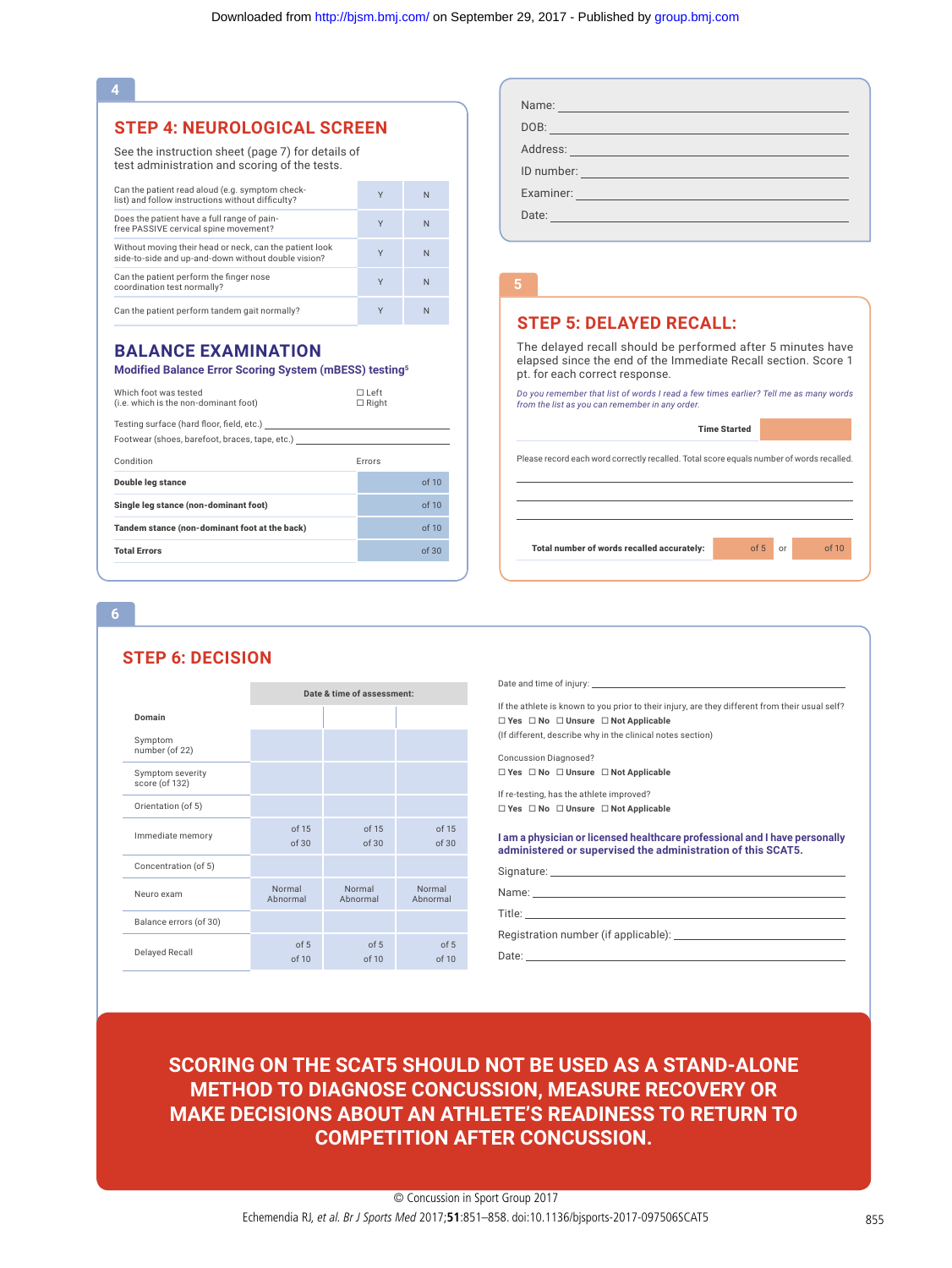| <b>CLINICAL NOTES:</b> |                                                                                                                                                                                                                                      |  |
|------------------------|--------------------------------------------------------------------------------------------------------------------------------------------------------------------------------------------------------------------------------------|--|
|                        | Name: Name: Name: Name: Name: Name: Name: Name: Name: Name: Name: Name: Name: Name: Name: Name: Name: Name: Name: Name: Name: Name: Name: Name: Name: Name: Name: Name: Name: Name: Name: Name: Name: Name: Name: Name: Name:        |  |
|                        | DOB: <u>Andrea Maria and American and American and American and American and American and American and American and American and American and American and American and American and American and American and American and Amer</u> |  |
|                        |                                                                                                                                                                                                                                      |  |
|                        | ID number: <u>contract the contract of the contract of the contract of the contract of the contract of the contract of the contract of the contract of the contract of the contract of the contract of the contract of the contr</u> |  |
|                        | Examiner: <b>Examiner:</b>                                                                                                                                                                                                           |  |
|                        |                                                                                                                                                                                                                                      |  |
|                        |                                                                                                                                                                                                                                      |  |
|                        |                                                                                                                                                                                                                                      |  |
|                        |                                                                                                                                                                                                                                      |  |
|                        |                                                                                                                                                                                                                                      |  |
|                        |                                                                                                                                                                                                                                      |  |
|                        |                                                                                                                                                                                                                                      |  |
|                        |                                                                                                                                                                                                                                      |  |
|                        |                                                                                                                                                                                                                                      |  |
|                        |                                                                                                                                                                                                                                      |  |
|                        |                                                                                                                                                                                                                                      |  |
|                        |                                                                                                                                                                                                                                      |  |
|                        |                                                                                                                                                                                                                                      |  |
|                        |                                                                                                                                                                                                                                      |  |
|                        |                                                                                                                                                                                                                                      |  |
|                        |                                                                                                                                                                                                                                      |  |
|                        |                                                                                                                                                                                                                                      |  |
|                        |                                                                                                                                                                                                                                      |  |
|                        |                                                                                                                                                                                                                                      |  |
|                        |                                                                                                                                                                                                                                      |  |

### **CONCUSSION INJURY ADVICE**

### **(To be given to the person monitoring the concussed athlete)**

This patient has received an injury to the head. A careful medical examination has been carried out and no sign of any serious complications has been found. Recovery time is variable across individuals and the patient will need monitoring for a further period by a responsible adult. Your treating physician will provide guidance as to this timeframe.

**If you notice any change in behaviour, vomiting, worsening headache, double vision or excessive drowsiness, please telephone your doctor or the nearest hospital emergency department immediately.**

Other important points:

**Initial rest: Limit physical activity to routine daily activities (avoid exercise, training, sports) and limit activities such as school, work, and screen time to a level that does not worsen symptoms.**

- 1) Avoid alcohol
- 2) Avoid prescription or non-prescription drugs without medical supervision. Specifically:
	- a) Avoid sleeping tablets
	- b) Do not use aspirin, anti-inflammatory medication or stronger pain medications such as narcotics
- 3) Do not drive until cleared by a healthcare professional.
- 4) Return to play/sport requires clearance by a healthcare professional.

**Clinic phone number**: Patient's name: Date / time of injury:

Date / time of medical review:

Healthcare Provider:

© Concussion in Sport Group 2017

Contact details or stamp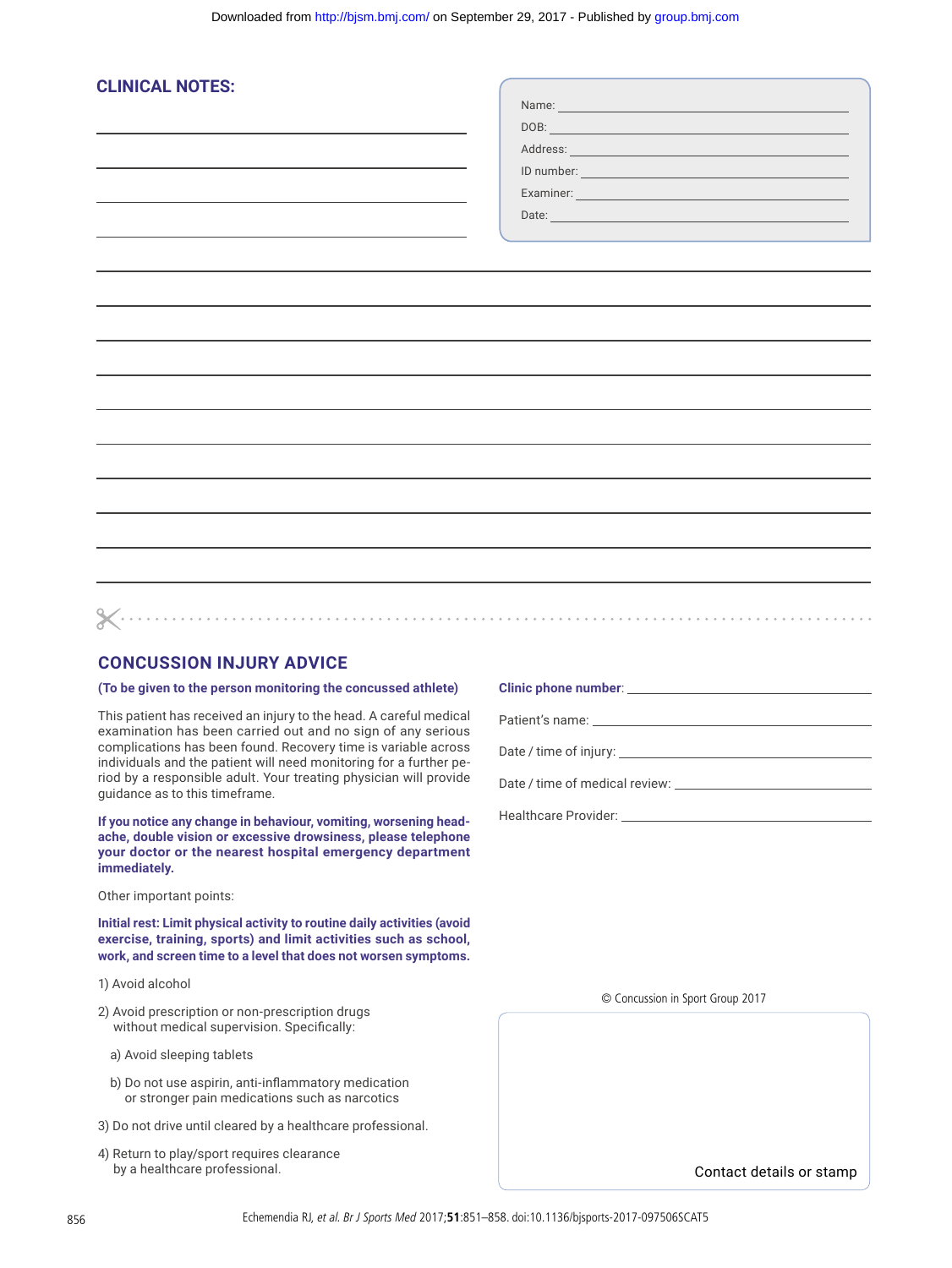### **INSTRUCTIONS**

#### **Words in** *Italics* **throughout the SCAT5 are the instructions given to the athlete by the clinician**

#### **Symptom Scale**

The time frame for symptoms should be based on the type of test being administered. At baseline it is advantageous to assess how an athlete "typically" feels whereas during the acute/post-acute stage it is best to ask how the athlete feels at the time of testing.

The symptom scale should be completed by the athlete, not by the examiner. In situations where the symptom scale is being completed after exercise, it should be done in a resting state, generally by approximating his/her resting heart rate.

For total number of symptoms, maximum possible is 22 except immediately post injury, if sleep item is omitted, which then creates a maximum of 21.

For Symptom severity score, add all scores in table, maximum possible is 22 x 6 = 132, except immediately post injury if sleep item is omitted, which then creates a maximum of 21x6=126.

#### **Immediate Memory**

The Immediate Memory component can be completed using the traditional 5-word per trial list or, optionally, using 10-words per trial. The literature suggests that the Immediate Memory has a notable ceiling effect when a 5-word list is used. In settings where this ceiling is prominent, the examiner may wish to make the task more difficult by incorporating two 5–word groups for a total of 10 words per trial. In this case, the maximum score per trial is 10 with a total trial maximum of 30.

Choose one of the word lists (either 5 or 10). Then perform 3 trials of immediate memory using this list.

Complete all 3 trials regardless of score on previous trials.

*"I am going to test your memory. I will read you a list of words and when I am done, repeat back as many words as you can remember, in any order."* The words must be read at a rate of one word per second.

Trials 2 & 3 MUST be completed regardless of score on trial 1 & 2.

Trials 2 & 3:

*"I am going to repeat the same list again. Repeat back as many words as you can remember in any order, even if you said the word before."*

Score 1 pt. for each correct response. Total score equals sum across all 3 trials. Do NOT inform the athlete that delayed recall will be tested.

#### **Concentration**

#### **Digits backward**

Choose one column of digits from lists A, B, C, D, E or F and administer those digits as follows:

Say: *"I am going to read a string of numbers and when I am done, you repeat them back to me in reverse order of how I read them to you. For example, if I say 7-1-9, you would say 9-1-7."* 

Begin with first 3 digit string.

If correct, circle "Y" for correct and go to next string length. If incorrect, circle "N" for the first string length and read trial 2 in the same string length. One point possible for each string length. Stop after incorrect on both trials (2 N's) in a string length. The digits should be read at the rate of one per second.

#### **Months in reverse order**

*"Now tell me the months of the year in reverse order. Start with the last month and go backward. So you'll say December, November ... Go ahead"*

1 pt. for entire sequence correct

#### **Delayed Recall**

The delayed recall should be performed after 5 minutes have elapsed since the end of the Immediate Recall section.

*"Do you remember that list of words I read a few times earlier? Tell me as many words from the list as you can remember in any order."* 

Score 1 pt. for each correct response

#### **Modified Balance Error Scoring System (mBESS)5 testing**

This balance testing is based on a modified version of the Balance Error Scoring System (BESS)<sup>5</sup>. A timing device is required for this testing.

Each of 20-second trial/stance is scored by counting the number of errors. The examiner will begin counting errors only after the athlete has assumed the proper start position. The modified BESS is calculated by adding one error point for each error during the three 20-second tests. The maximum number of errors for any single condition is 10. If the athlete commits multiple errors simultaneously, only

one error is recorded but the athlete should quickly return to the testing position, and counting should resume once the athlete is set. Athletes that are unable to maintain the testing procedure for a minimum of five seconds at the start are assigned the highest possible score, ten, for that testing condition.

OPTION: For further assessment, the same 3 stances can be performed on a surface of medium density foam (e.g., approximately 50cm x 40cm x 6cm).

#### **Balance testing – types of errors**

| 1. Hands lifted off<br>iliac crest | 3. Step, stumble, or fall                    | 5. Lifting forefoot or heel                  |
|------------------------------------|----------------------------------------------|----------------------------------------------|
| 2. Opening eyes                    | 4. Moving hip into > 30<br>degrees abduction | 6. Remaining out of test<br>position > 5 sec |

*"I am now going to test your balance. Please take your shoes off (if applicable), roll up your pant legs above ankle (if applicable), and remove any ankle taping (if applicable). This test will consist of three twenty second tests with different stances."*

#### (a) Double leg stance:

*"The first stance is standing with your feet together with your hands on your hips*  and with your eyes closed. You should try to maintain stability in that position for 20<br>seconds. I will be counting the number of times you move out of this position. I will *start timing when you are set and have closed your eyes."*

#### (b) Single leg stance:

*"If you were to kick a ball, which foot would you use?* [This will be the dominant foot] Now stand on your non-dominant foot. The dominant leg should be held in<br>approximately 30 degrees of hip flexion and 45 degrees of knee flexion. Again, you<br>should try to maintain stability for 20 seconds with your han **eyes closed.** I will be counting the number of times you move out of this position. If *you stumble out of this position, open your eyes and return to the start position and continue balancing. I will start timing when you are set and have closed your eyes."* 

#### (c) Tandem stance:

*"Now stand heel-to-toe with your non-dominant foot in back. Your weight should be evenly distributed across both feet. Again, you should try to maintain stability for 20 seconds with your hands on your hips and your eyes closed. I will be counting the number of times you move out of this position. If you stumble out of this position, open your eyes and return to the start position and continue balancing. I will start timing when you are set and have closed your eyes."*

#### **Tandem Gait**

Participants are instructed to stand with their feet together behind a starting line (the test is best done with footwear removed). Then, they walk in a forward direction as quickly and as accurately as possible along a 38mm wide (sports tape), 3 metre line with an alternate foot heel-to-toe gait ensuring that they approximate their heel and toe on each step. Once they cross the end of the 3m line, they turn 180 degrees and return to the starting point using the same gait. Athletes fail the test if they step off the line, have a separation between their heel and toe, or if they touch or grab the examiner or an object.

#### **Finger to Nose**

"I am going to test your coordination now. Please sit comfortably on the chair with your eyes open and your arm (either right or left) outstretched (shoulder flexed to 90 degrees and elbow and fingers extended), pointing in front of you. When I give a start signal, I would like you to perform five successive finger to nose repetitions using your index finger to touch the tip of the nose, and then return to the starting position, as quickly and as accurately as possible."

#### **References**

- **1.** McCrory et al. Consensus Statement On Concussion In Sport The 5th International Conference On Concussion In Sport Held In Berlin, October 2016. British Journal of Sports Medicine 2017 (available at www.bjsm.bmj.com)
- **2.** Maddocks, DL; Dicker, GD; Saling, MM. The assessment of orientation following concussion in athletes. Clinical Journal of Sport Medicine 1995; 5: 32-33
- **3.** Jennett, B., Bond, M. Assessment of outcome after severe brain damage: a practical scale. Lancet 1975; i: 480-484
- **4.** McCrea M. Standardized mental status testing of acute concussion. Clinical Journal of Sport Medicine. 2001; 11: 176-181
- **5.** Guskiewicz KM. Assessment of postural stability following sport-related concussion. Current Sports Medicine Reports. 2003; 2: 24-30

© Concussion in Sport Group 2017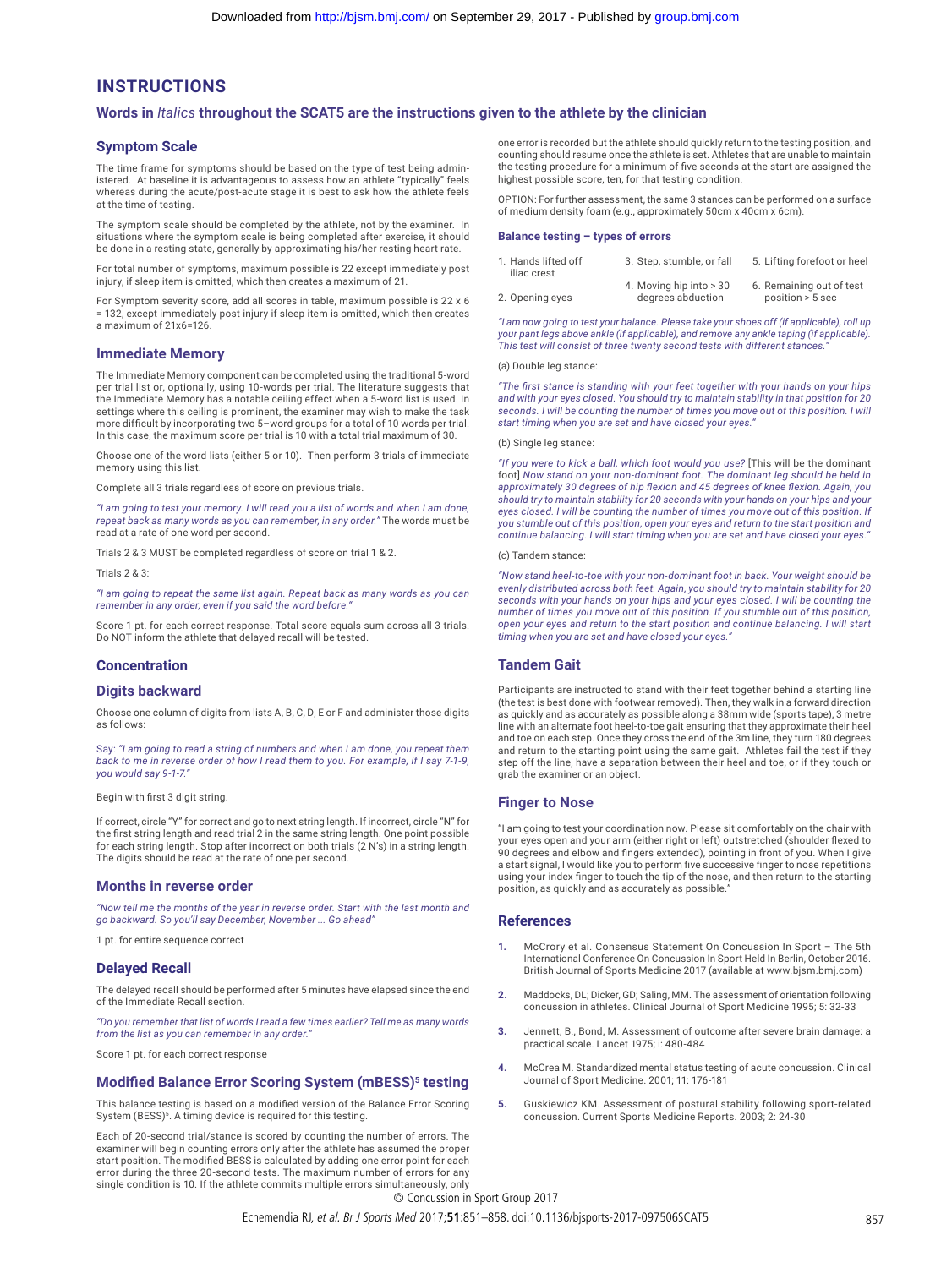### **CONCUSSION INFORMATION**

**Any athlete suspected of having a concussion should be removed from play and seek medical evaluation.**

#### **Signs to watch for**

Problems could arise over the first 24-48 hours. The athlete should not be left alone and must go to a hospital at once if they experience:

| • Worsening<br>headache            | • Repeated vomiting              | Weakness or<br>numbness in       |
|------------------------------------|----------------------------------|----------------------------------|
|                                    | • Unusual behaviour              | arms or legs                     |
| Drowsiness or                      | or confusion                     |                                  |
| inability to be<br>awakened        | or irritable                     | • Unsteadiness<br>on their feet. |
|                                    | · Seizures (arms                 |                                  |
| · Inability to<br>recognize people | and legs jerk<br>uncontrollably) | · Slurred speech                 |

**Consult your physician or licensed healthcare professional after a suspected concussion. Remember, it is better to be safe.**

#### **Rest & Rehabilitation**

or places

After a concussion, the athlete should have physical rest and relative cognitive rest for a few days to allow their symptoms to improve. In most cases, after no more than a few days of rest, the athlete should gradually increase their daily activity level as long as their symptoms do not worsen. Once the athlete is able to complete their usual daily activities without concussion-related symptoms, the second step of the return to play/sport progression can be started. The athlete should not return to play/sport until their concussion-related symptoms have resolved and the athlete has successfully returned to full school/learning activities.

When returning to play/sport, the athlete should follow a stepwise, **medically managed exercise progression, with increasing amounts of exercise.** For example:

#### **Graduated Return to Sport Strategy**

| Exercise step                    | <b>Functional exercise</b><br>at each step                                                        | Goal of each step                                                             |
|----------------------------------|---------------------------------------------------------------------------------------------------|-------------------------------------------------------------------------------|
| 1. Symptom-<br>limited activity  | Daily activities that do<br>not provoke symptoms.                                                 | Gradual reintroduc-<br>tion of work/school<br>activities.                     |
| 2. Light aerobic<br>exercise     | Walking or stationary<br>cycling at slow to medium<br>pace. No resistance<br>training.            | Increase heart rate                                                           |
| 3. Sport-specific<br>exercise    | Running or skating drills.<br>No head impact activities.                                          | Add movement.                                                                 |
| 4 Non-contact<br>training drills | Harder training drills, e.g.,<br>passing drills. May start<br>progressive resistance<br>training. | Exercise, coor-<br>dination, and<br>increased thinking.                       |
| 5. Full contact<br>practice      | Following medical clear-<br>ance, participate in normal<br>training activities.                   | Restore confi-<br>dence and assess<br>functional skills by<br>coaching staff. |
| 6. Return to<br>play/sport       | Normal game play.                                                                                 |                                                                               |

In this example, it would be typical to have 24 hours (or longer) for each step of the progression. If any symptoms worsen while exercising, the athlete should go back to the previous step. Resistance training should be added only in the later stages (Stage 3 or 4 at the earliest).

**Written clearance should be provided by a healthcare professional before return to play/sport as directed by local laws and regulations.**

### **Graduated Return to School Strategy**

Concussion may affect the ability to learn at school. The athlete may need to miss a few days of school after a concussion. When going back to school, some athletes may need to go back gradually and may need to have some changes made to their schedule so that concussion symptoms do not get worse. If a particular activity makes symptoms worse, then the athlete should stop that activity and rest until symptoms get better. To make sure that the athlete can get back to school without problems, it is important that the healthcare provider, parents, caregivers and teachers talk to each other so that everyone knows what the plan is for the athlete to go back to school.

#### **Note: If mental activity does not cause any symptoms, the athlete may be able to skip step 2 and return to school part-time before doing school activities at home first.**

| <b>Mental Activity</b>                                                | Activity at each step                                                                                                                                                                                           | Goal of<br>each step                                                        |
|-----------------------------------------------------------------------|-----------------------------------------------------------------------------------------------------------------------------------------------------------------------------------------------------------------|-----------------------------------------------------------------------------|
| 1. Daily activities<br>that do<br>not give<br>the athlete<br>symptoms | Typical activities that the athlete<br>does during the day as long as<br>they do not increase symptoms<br>(e.g. reading, texting, screen<br>time). Start with 5-15 minutes at<br>a time and gradually build up. | Gradual<br>return to<br>typical<br>activities.                              |
| 2. School<br>activities                                               | Homework, reading or other<br>cognitive activities outside of<br>the classroom.                                                                                                                                 | Increase<br>tolerance<br>to cognitive<br>work.                              |
| 3. Return to<br>school<br>part-time                                   | Gradual introduction of school-<br>work. May need to start with<br>a partial school day or with<br>increased breaks during the day.                                                                             | Increase<br>academic<br>activities.                                         |
| 4. Return to<br>school<br>full-time                                   | Gradually progress school<br>activities until a full day can be<br>tolerated.                                                                                                                                   | Return to full<br>academic<br>activities and<br>catch up on<br>missed work. |

If the athlete continues to have symptoms with mental activity, some other accomodations that can help with return to school may include:

- Starting school later, only going for half days, or going only to certain classes • Taking lots of breaks during class, homework, tests
- More time to finish assignments/tests
- Quiet room to finish assignments/tests
- Not going to noisy areas like the cafeteria, assembly halls, sporting events, music class, shop class, etc.
- No more than one exam/day
- Shorter assignments
- Repetition/memory cues
- Use of a student helper/tutor
- Reassurance from teachers that the child will be supported while getting better

**The athlete should not go back to sports until they are back to school/ learning, without symptoms getting significantly worse and no longer needing any changes to their schedule.**